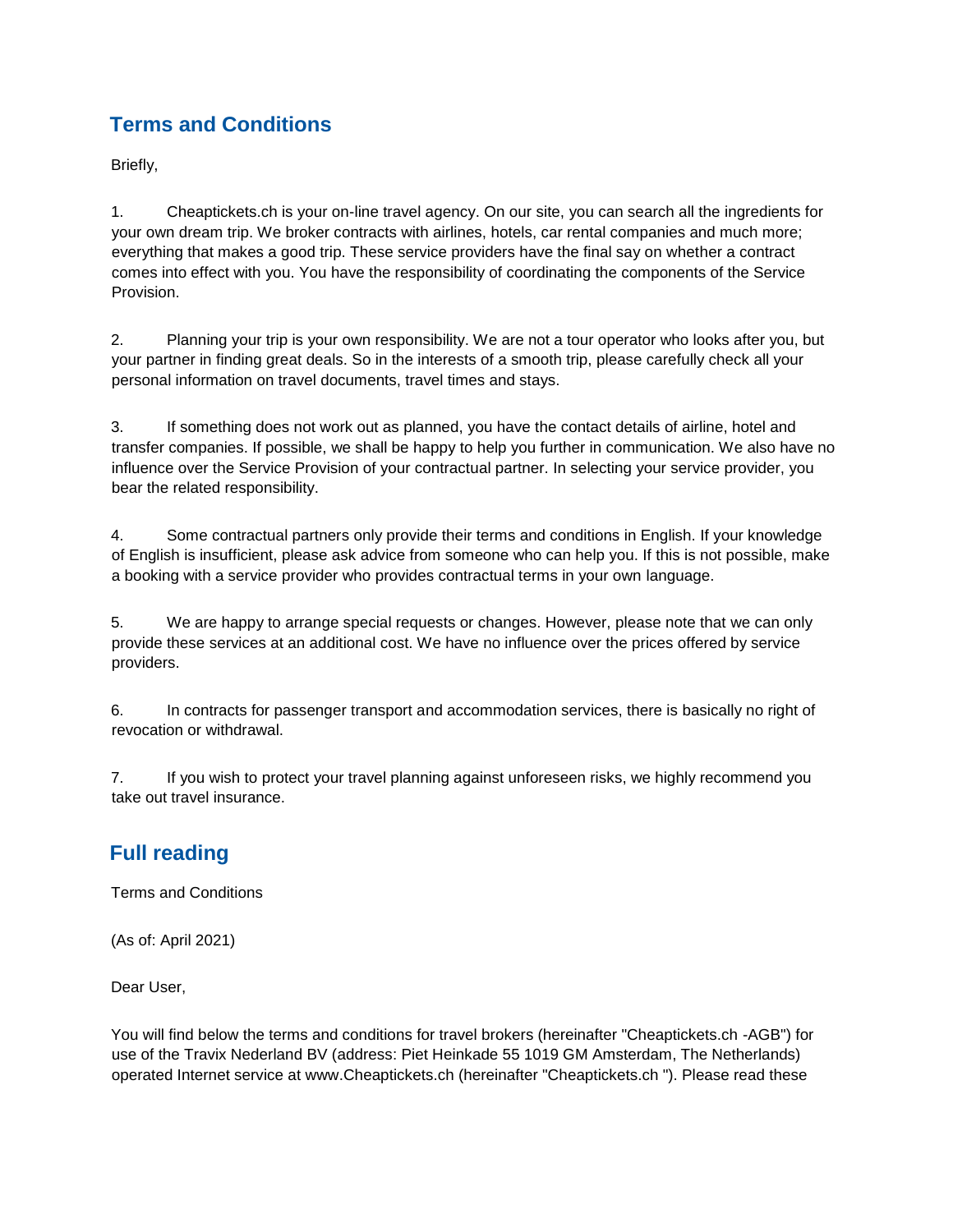terms and conditions carefully as they contain important information for the relationship between you (hereinafter "User" or "Users") and Cheaptickets.ch.

### **1. Contractual Principles**

#### 1.1 Scope of Service Provisions of Cheaptickets.ch

Cheaptickets.ch is your on-line travel agency. On the website you can check the availability of travel, flight, hotel and other services (hereinafter collectively "Service Provision" or "Service Provisions"), such as travel insurance, car hire, etc., various tour operators, airlines, travel agents, and etc. (hereinafter collectively "Service Provider" or "Service Providers") offered by these same. If you wish, you can also enter into contracts with the respective Service Provider. Furthermore, general travel information and instructions are available.

#### 1.2 Cheaptickets.ch is a broker between you and the Service Providers

Cheaptickets.ch only acts as a Service Provider broker and brokerages contracts in the name and on behalf of the Service Provider. In the event of booking a Service Provision, a contract of agency is entered into between Cheaptickets.ch and the User, the purpose of which is to provide Service Provisions. Please note that no legal entitlement exists when adopting a specific contractual arrangement through Cheaptickets.ch and we have no influence on whether the respective Service Provider accepts the User's contractual offer.

#### 1.3 You are your own tour operator

Only the respective Service Provider is responsible for the fulfilment of any Service Provisions brokered (air, travel, additional requests). These Service Providers have the final say on whether a contract comes into effect with you. You are responsible for coordinating the components of the Service Provisions.

#### 1.4 Service Provider's Terms and Conditions

The Cheaptickets.ch Terms and Conditions regulate the activity of Cheaptickets.ch as a broker of various Service Provisions and the relationship between the User and the respective Service Provision applies irrespective of the terms and conditions on which the Service Provision is based (hereinafter "Service Provider's Terms and Conditions"). Cheaptickets.ch has no influence over this, as these are separately agreed between the User and the respective Service Provider. It is possible that, for certain destinations and means of transport, Service Providers do not provide terms and conditions or other notices of services in the German language. If you are not able to understand the foreign language terms and conditions, seek advice from a person who knows that language or, if in doubt, book with a Service Provider who provides business terms and conditions in your language. The service team of Cheaptickets.ch will be happy to support you in this case.

#### 1.5 Service Providers:

Accommodation - made through [Booking.com;](http://www.booking.com/content/terms.en-gb.html?sid=acb9f8eb8999652475439ff67c5d3f12;dcid=4)  Car Rental - made throug[h](http://www.cartrawler.com/booking-conditions/?lang=EN) [Cartrawler](http://www.cartrawler.com/booking-conditions/?lang=EN) [or](http://www.cartrawler.com/booking-conditions/?lang=EN) Holiday Cars; Air travel - made through selected airlines; Insurance - made through AIG;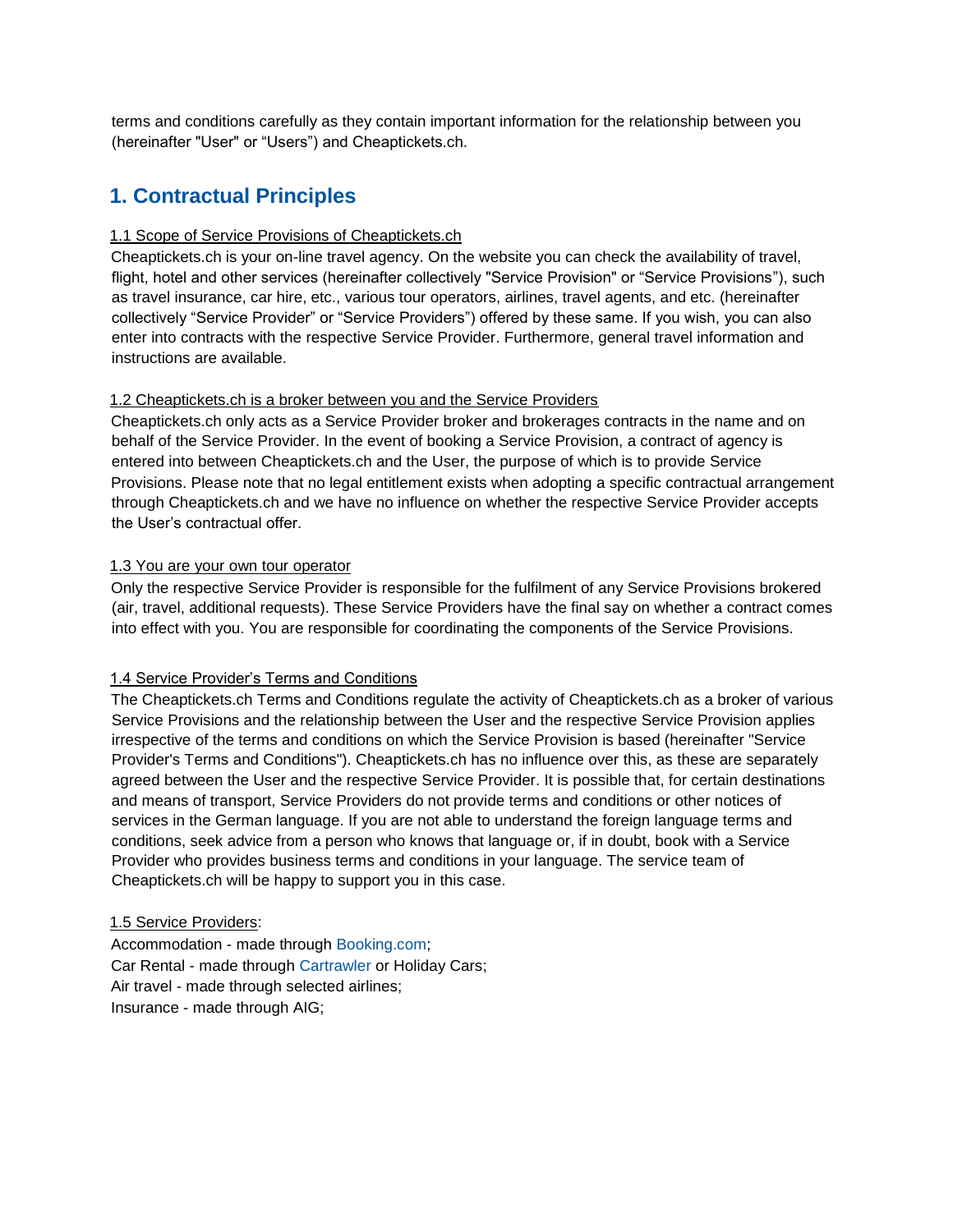#### 1.6 Conflicting Terms and Conditions

In each case, it is the final contractual version of these terms and conditions that is deemed valid. However, any terms of business of the User do not apply unless Cheaptickets.ch has expressly agreed in writing to their validity.

#### 1.7 Documentation of your reservation

For your personal travel documentation, all the information on the contract entered into is provided in your booking order confirmation email, including the links contained therein, and confirmation of the respective Service Provider. You can view the Cheaptickets.ch terms and conditions at any time on our site and download them to your computer.

### **2. Contract Completion and Contract Content on Cheaptickets.ch**

2.1 The offer of the tourist services shown at Cheaptickets.ch do not constitute a binding contractual offer on the part of Cheaptickets.ch and/or the respective Service Provider. Rather, it is a prompt to the User to make an offer to enter into a contract with the Service Provider. By entering their data and sending the online booking form through Cheaptickets.ch, the User submits their binding contractual offer to the respective Service Provider and at the same time commissions Cheaptickets.ch with the brokerage service.

2.2 A new offer by the Users of the corresponding contract for the Service Provision takes effect when a booking confirmation or acceptance of documents is sent by the Service Provider or by Cheaptickets.ch. The submission of an invoice by Cheaptickets.ch or the Service Provider is deemed to be confirmation of the same.

2.3 In the event that the User does not receive a confirmation from Cheaptickets.ch within one hour of sending the booking, we request that the User check their e-mail inbox, including spam folder, and, if necessary, get in touch with the customer service team of Cheaptickets.ch.

2.4 Even though Cheaptickets.ch is commissioned by the User to book multiple Service Provisions with different Service Providers, this does not constitute a travel contract. The combination of several invoices from vendors on one shared invoice from Cheaptickets.ch is solely for the purposes of clarity and protection of the environment. Cheaptickets.ch is always acting merely as a broker between the Users and the Service Providers.

2.5 The User is responsible for planning their trip and for coordinating the Services Provisions on their individual travel plan. Users are expressly advised that, unlike a conventional package holiday, disadvantages can arise from organising one's own trip and distributing travel services between various Service Providers. Only when a User books Service Provisions with a tour operator, do they receive an insurance certificate and thus a hedge against the Service Provider's insolvency. In the case of a reduction for a deficiency in a single Service Provision, the calculation is based solely on the value of this benefit. The taking out of additional travel insurance can avert such risks however. The service team of Cheaptickets.ch are happy to help you with this.

2.6 The Users have no right of withdrawal in regard to the contract of agency with Cheaptickets.ch. Even in contracts brokered by Cheaptickets.ch for passenger transport (air, train, bus, etc.) and accommodation services (hotel, guesthouse, etc.) a right of withdrawal is excluded by law.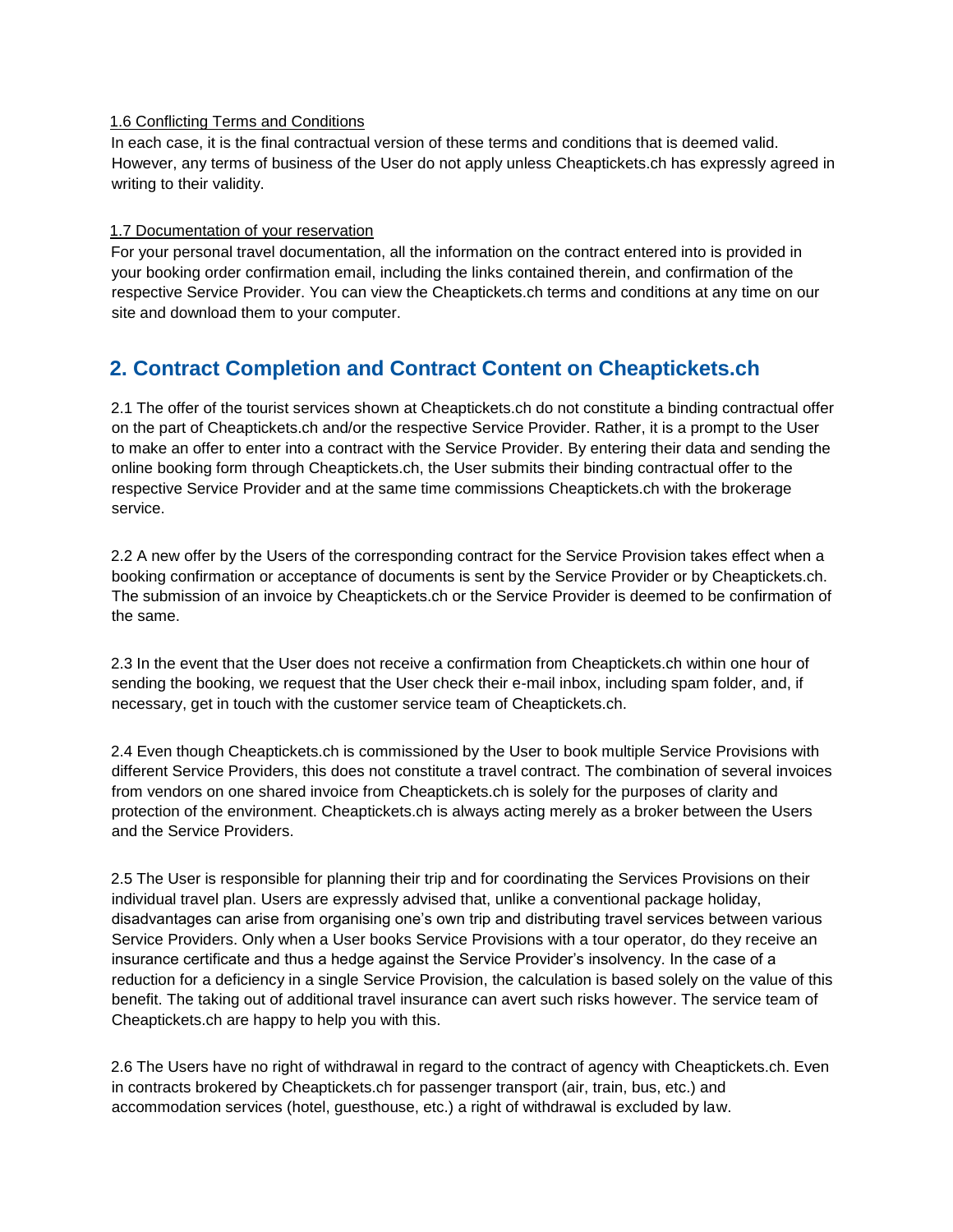2.7 It is possible that on our website (combinations of) airlines shall be offered, for which no electronic tickets can be issued. Not all airlines have a ticketing agreement with each other or an IATA license. In these cases, our service team will get in touch with you within 48 hours of booking to discuss the possible alternatives. Cheaptickets.ch reserves the right to reject the reservation and immediately reimburse the total amount already paid by you.

## **3. Travel Insurance**

Cheaptickets.ch draws particular attention to the possibility of taking out a travel cancellation insurance and insurance to cover the cost of repatriation in case of accident or illness. The service team of Cheaptickets.ch can assist you with the selection of a suitable product.

- 4. Due diligence of the User
	- 4.1 We cannot work with incorrect data. Please note that you must very carefully complete all the required information fields on our site, in particular your personal details and contact information, and check these again. Incorrectly entered data can, in turn, lead to difficulties in execution of the contract that significantly affect the Service Provision and may incur additional charges.
	- 4.2 The User must correctly enter the email address at which they wish to receive the confirmation and e-ticket, and with which they wish to correspond with Cheaptickets.ch; the User must carefully examine the email address and ensure accessibility of the same in terms of reasonable options including setting any spam/junk filter.
	- 4.3 The User must carefully check the accuracy and completeness of all data specified by them, especially contact information and personal details. Any errors and gaps are the responsibility of the User. Any changes to the contact information must be reported immediately to Cheaptickets.ch.
	- 4.4 The User must regularly review all submitted itineraries for changes and check the inbox of the email address provided to Cheaptickets.ch for notifications and, in particular, for accessing travel documents. The same also applies if the User has a profile or user account accessible at Cheaptickets.ch.
	- 4.5 All User-submitted confirmations, alerts, travel documents, travel plans and similar must be reviewed carefully by the User for accuracy and completeness; any discrepancies, errors or lack of expected documents must be immediately notified by the Users to Cheaptickets.ch.
	- 4.6 Any deficiencies in brokerage services by Cheaptickets.ch must be immediately reported to us; where this is reasonable it provides an opportunity to remedy the situation. The User cannot claim for any deficiencies in the brokerage contract insofar as reasonable remedy had been available to the User through Cheaptickets.ch.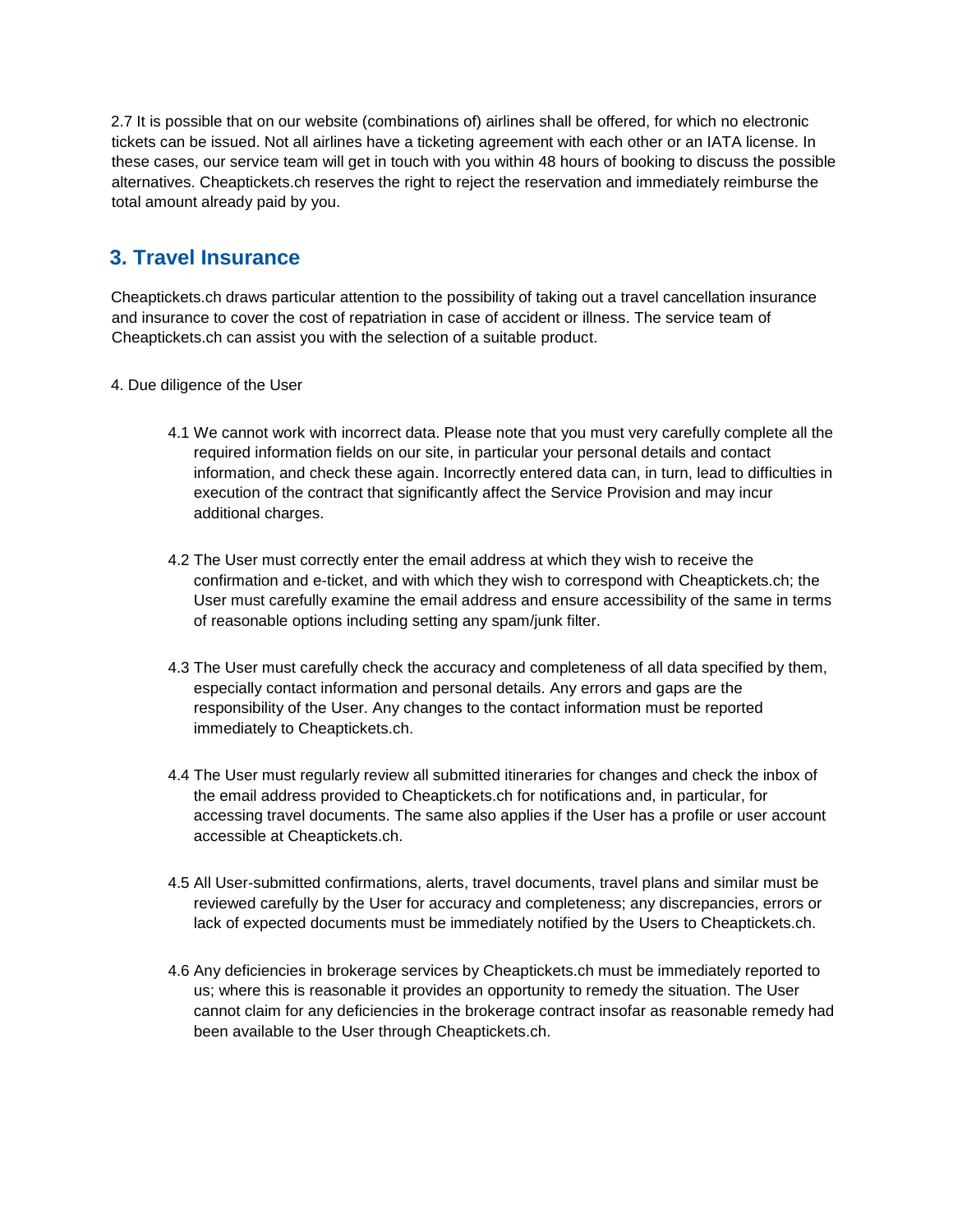- 4.7 The User is advised that Cheaptickets.ch is not legally bound and obliged to accept breaches of contract with respect to the Services provided by Service Providers. Such complaints are to be directed to the Service Provider.
- 4.8 The User is advised that the Service Provider's Terms and Conditions may lay down special requirements on the User. In particular, this is related to the personal details on the air ticket and includes compliance with check-in times and the obligation, especially with regard to special and charter flights, whether one-way, return or onward flights, to reconfirm within the period of time specified by the airline. If the User fails to comply with such obligations, they may lose their right to travel without the right for a (partial) refund of the price. In accordance with national and international regulations for luggage loss or damage to baggage an instant message from the airline is stipulated, without incurring the threat of loss of compensation claim.

4.9 Cheaptickets.ch services can only brokerage a booking when full capacity is deemed likely.

### **5. Pricing Terms and Service Fees**

5.1 Unless otherwise laid down during the booking process, the total price of each booking is due at the moment when the brokerage contract is entered into.

5.2 Where Cheaptickets.ch charges a service fee for performing its brokerage services, this will be specifically mentioned to the User during the booking process. Provided that a brokerage service is achieved, payment of the service fee is non-refundable, except where the User needs to cancel or postpone due to a fault of Cheaptickets.ch and/or one of its agents.

5.3 The User can make payment by one of those means of payment specified in the booking process.

### **6. Travel Changes and Cancellation**

6.1 In accordance with the Service Provider's Terms and Conditions, please note that the possibilities of cancelling a Service Provision already booked by the Service Provider and the associated costs are incurred solely by the User. Cheaptickets.ch is happy to help you find a workable solution, but has no influence over the Service Provider's Terms and Conditions.

6.2 Cheaptickets.ch is willing to accept the request from the User for a change or cancellation of the trip and to make the necessary declarations to the Service Provider on behalf of the User. Please contact our service team for this purpose.

6.3 Any costs for cancellations or postponements are governed by the applicable policies of those sites.

6.4 If it is possible to change or cancel your ticket, you must expect to incur the associated costs. These involve the change or cancellation costs set down by the airline, as well as a service fee.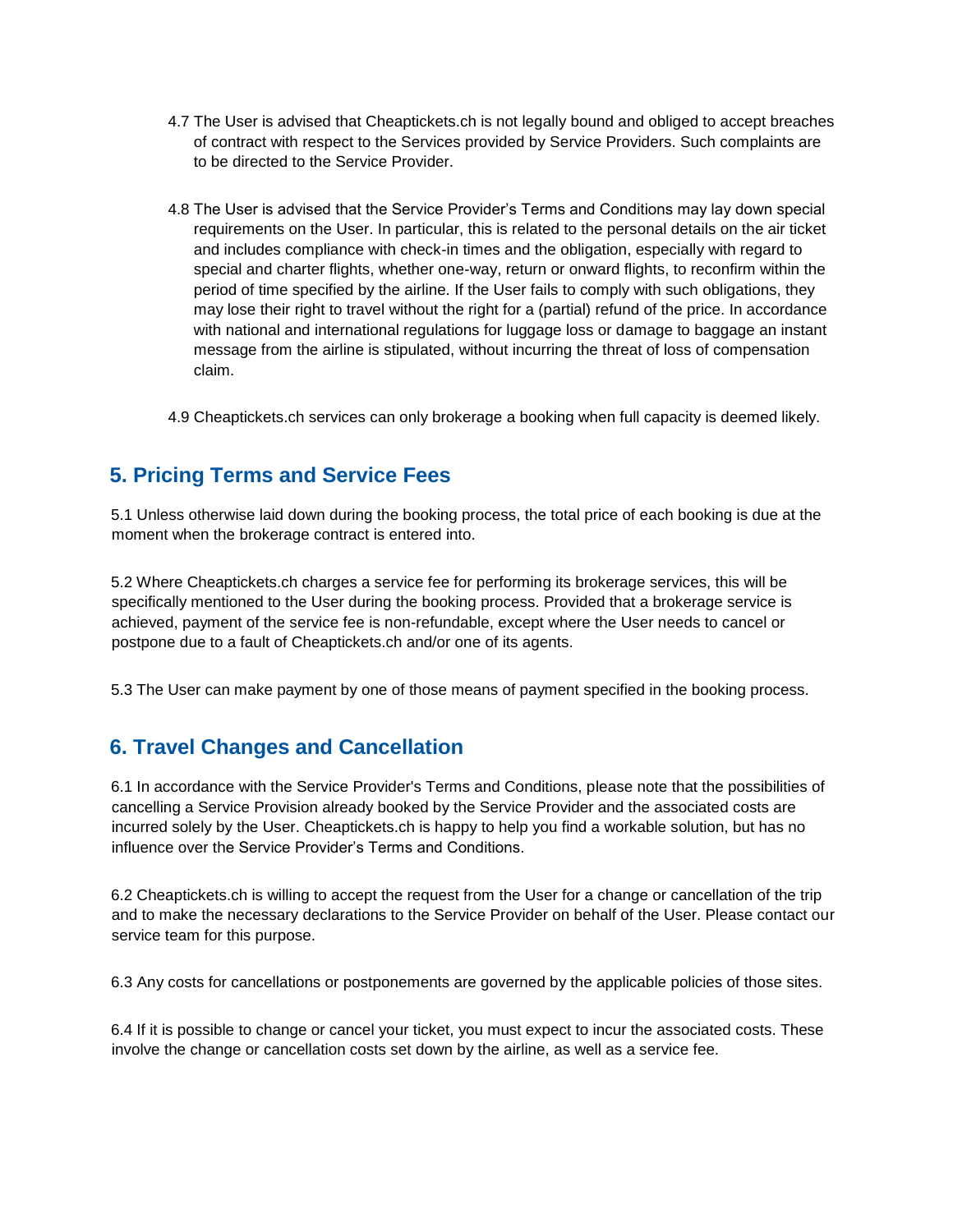6.5 Cheaptickets.ch is entitled to charge an additional service fee of €55 per passenger for its services in connection with a change of or cancellation to the trip. Naturally, such a service charge shall not be levied

if a change or cancellation of a flight becomes necessary due to the culpable behaviour of Cheaptickets.ch.

6.6 The change or cancellation costs depend on the terms and conditions on your selected airline, and the conditions applicable to the ticket you have chosen. Cheaptickets.ch points out that these costs are substantial and can amount to 100% of the ticket price. In some cases, the costs can be even higher if the class fare at the moment of your choice is no longer available. If you do not use or use only a part of your ticket a (partial) a refund is possible from Cheaptickets.ch (if you do not raise these claims yourselves, we shall ask for a refund on your behalf after about 11 months). Within 12 months of the refund by the airline we can make payment to you. In this case Cheaptickets.ch shall send you a voucher for the value of the refund minus the service fee. This coupon offers you a credit for a new reservation by Cheaptickets.ch for the corresponding amount. The service fee for processing a change or cancellation, as well as the application for a refund is €55 per passenger. A voucher is valid for a period of one year.

6.7 **Your Right to a Refund: REFUND PROTECT -** As a customer that has completed a booking with us and selected the 'Refund Protect' option, we will provide you with a refund on any unused booking if you are unable to attend the booked event due to any of the list of specified circumstances set out in the link below for which you have made a request for a refund and have provided the information required to support your request, as set out in the link below.

**[Click here for more information on Refund Protect](https://www.refundprotect.me/member-wording)**

**THIS IS NOT AN INSURANCE POLICY**. Refund Protection is an optional extension to our standard Terms and Conditions of sale and trade, and it provides a right to a refund in certain defined circumstances outlined in the link above.

## **7. Liability of Cheaptickets.ch**

7.1 Cheaptickets.ch is responsible for ensuring that the brokerage, booking management, debt collection and transmission of travel documents is made by Cheaptickets.ch with the diligence of a prudent trader. Due to the absence of influence over Service Providers, Cheaptickets.ch shall not be liable for the success of the brokerage or the lack of freedom to provide Service Provisions brokered by itself.

7.2 All Service Provisions displayed on the website are subject to availability. Cheaptickets.ch is not responsible for the availability of electrical power at the time of booking.

7.3 Cheaptickets.ch accepts no responsibility for the accuracy, completeness or reliability of third party content. Position data, maps or images displayed on the website only serve to provide non-binding guidance on the geographical positioning of the offer. However, it is solely the information contained in the offer during the booking process and/or the relevant booking and travel confirmation that is decisive for the entering into of the contract.

7.4 The exclusions set forth under no. 7.2 and 7.3 do not apply if Cheaptickets.ch was aware of the erroneous or inaccurate claims or must have been aware of the trade and industry standard of care.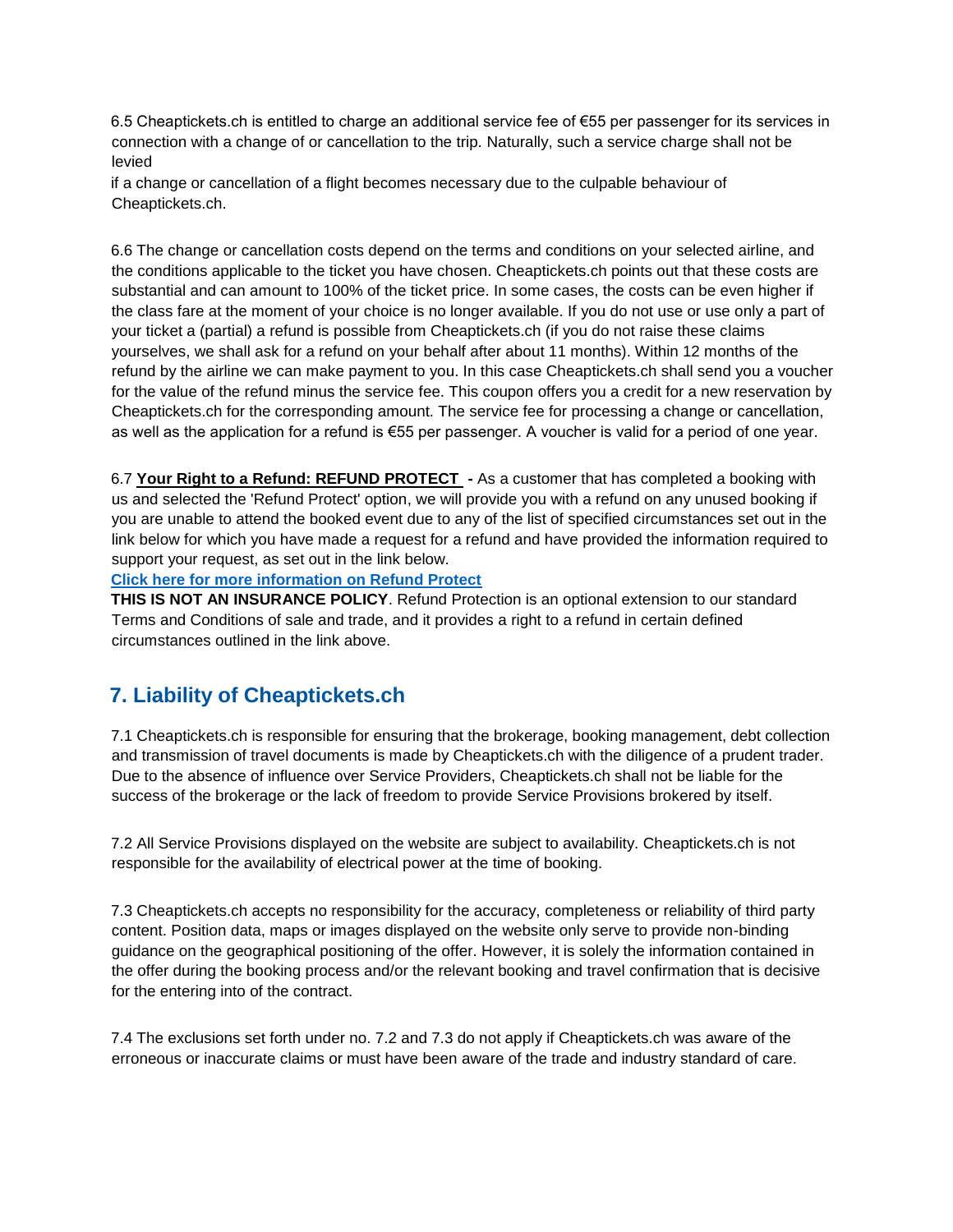7.5 Cheaptickets.ch is liable to Users in the case of intent or gross negligence in accordance with the statutory provisions for damages or compensation for expenses.

7.6 In other cases Cheaptickets.ch is only liable for a breach of contractual duty, the fulfilment of which renders possible the proper execution of the contract and on whose compliance the User regularly trusts, and this is specifically limited to the replacement of any foreseeable and typical damage. In all other cases the liability of Cheaptickets.ch is excluded.

7.7 Liability for damages resulting from injury to life, body or health, and under the Product Liability Act and other consumer's statutory warranty is not affected by the foregoing limitations of liability and disclaimers.

### **8. Limitation**

8.1 The legal entitlement of the User against Cheaptickets.ch as laid down in the brokerage contract expires within one year, unless there is damage in terms of injury to life, body or health or such, as a result of a grossly negligent breach of duty by Cheaptickets.ch or an intentional or grossly negligent breach of duty by a legal representative or agent of Cheaptickets.ch.

8.2 The limitation period shall begin at the end of the year in which the claim arose and the culpable person became aware of the circumstances surrounding the User's claim, or would have become aware had it not been for gross negligence

### **9. Information on data processing**

For information on data collection, data processing and data usage, please see the data protection declaration, which is available in printable form on the website of Cheaptickets.ch at any time by clicking "Data protection".

### **10. Final provisions**

10.1 Cheaptickets.ch reserves the right, with effect for the future, to change the terms and conditions at any time, without this implying any obligation to notify the User. The current version of the terms and conditions on the website come into effect at the moment at which it becomes available.

10.2 Contracts entered into between Cheaptickets.ch and the User is governed by the application of Austrian law. CISG is excluded.

10.3 If the parties are full merchants according to Austrian law, or in the event that the User does not have general jurisdiction in Switzerland, or in the event of bringing proceedings against the contractual party after entering into the contract their residence or the usual place of application of this Act is transferred, or if their domicile or habitual residence is unknown, the place of jurisdiction is.